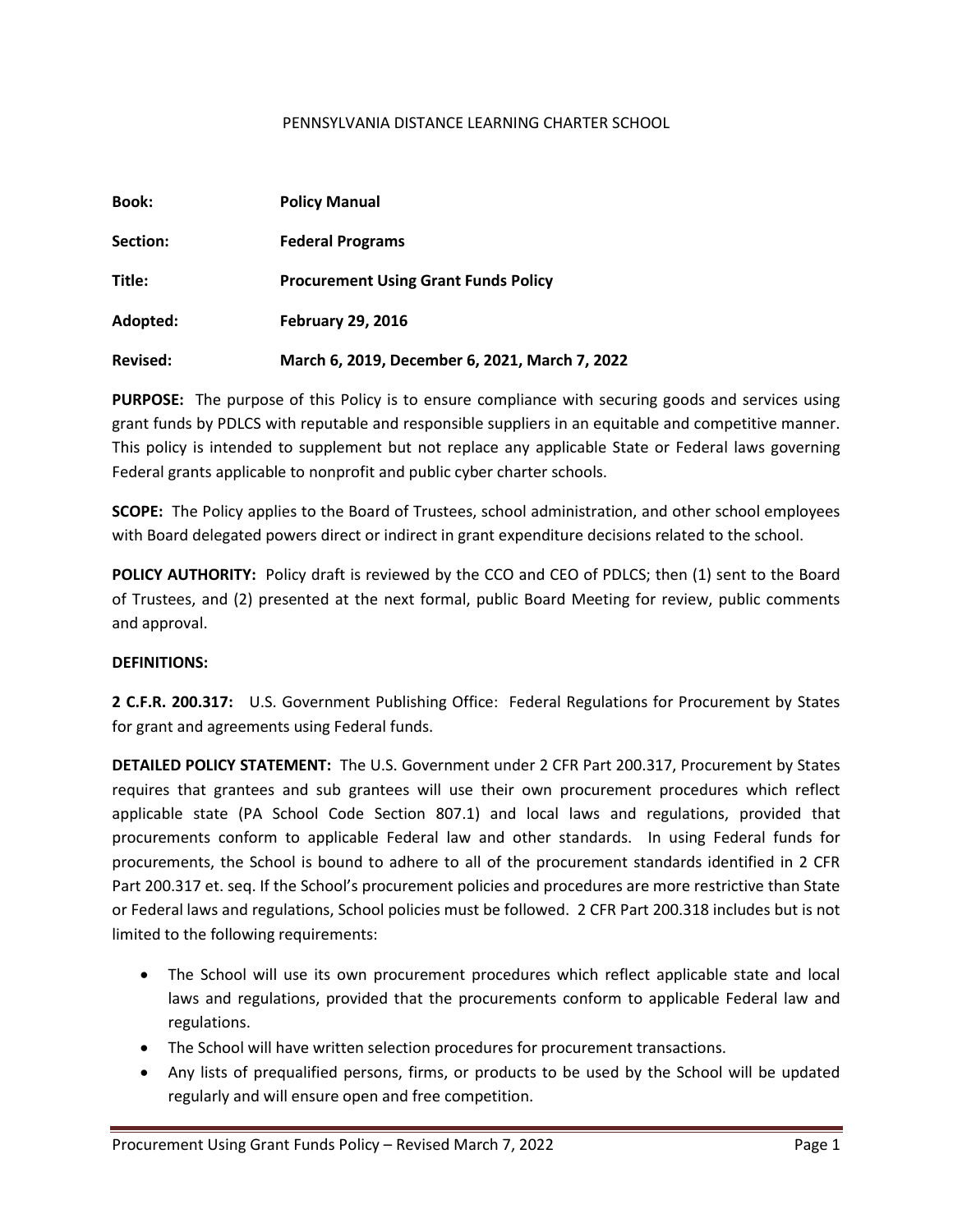- Only responsible contractors that have the ability to successfully complete contract terms will be used.
- If available and applicable, excess Federal property and equipment will be used before purchasing new equipment.
- The School will ensure no real or apparent conflicts of interest during the procurement activities and will adhere to the School's Conflict of Interest Policy.
- All transactions will be conducted in a manner providing full and open competition (See 34 CFR 80.36) for examples of restrictive procurement situations.
- Unnecessary or duplicative purchases will be avoided.
- The School will perform a cost or price analysis in connection with every procurement action including contract modifications.
- Detailed records to substantiate procurement decisions, rationale and history will be maintained.
- The School will handle and resolve any contract or procurement disputes.
- The School must make available, upon request of the awarding agency, technical specifications on proposed procurements where the awarding agency believes such review is needed to ensure that the item and/or service specified is the one being proposed for purchase.
- The School's contracts must contain provisions of paragraph 2 CFR 200.326.
- Contracting with faith-based organizations is allowed provided there is no discrimination for or against the organization and provided that the faith-based organization offers any religious worship, instruction or proselytization at a time and in a location separate from any programs or services provided to the School and any participation in such services by beneficiaries of grant programs is voluntary.

## **Procurement Thresholds**

Please see the Attachment 1 that outlines the procurement methods the School will follow for the acquisition of goods and services when using Federal funds. As the thresholds are revised, the School will revise the attachment to reflect the most up-to-date procurement thresholds.

## **Requirements**

Purchasing procedures using Federal and non-Federal grant funds will conform to applicable state, local and Federal law and any regulations identified in 2 CFR. Procurements may be awarded through noncompetitive means under certain circumstances such as if the goods/services are only available from a single source, public exigency or emergency necessitates noncompetitive procurement, the awarding agency authorizes it, or if competition is deemed inadequate. See 2 CFR Part 200.320 for additional guidance on when noncompetitive procurement may be used.

Documentation of procurement processes should be maintained.